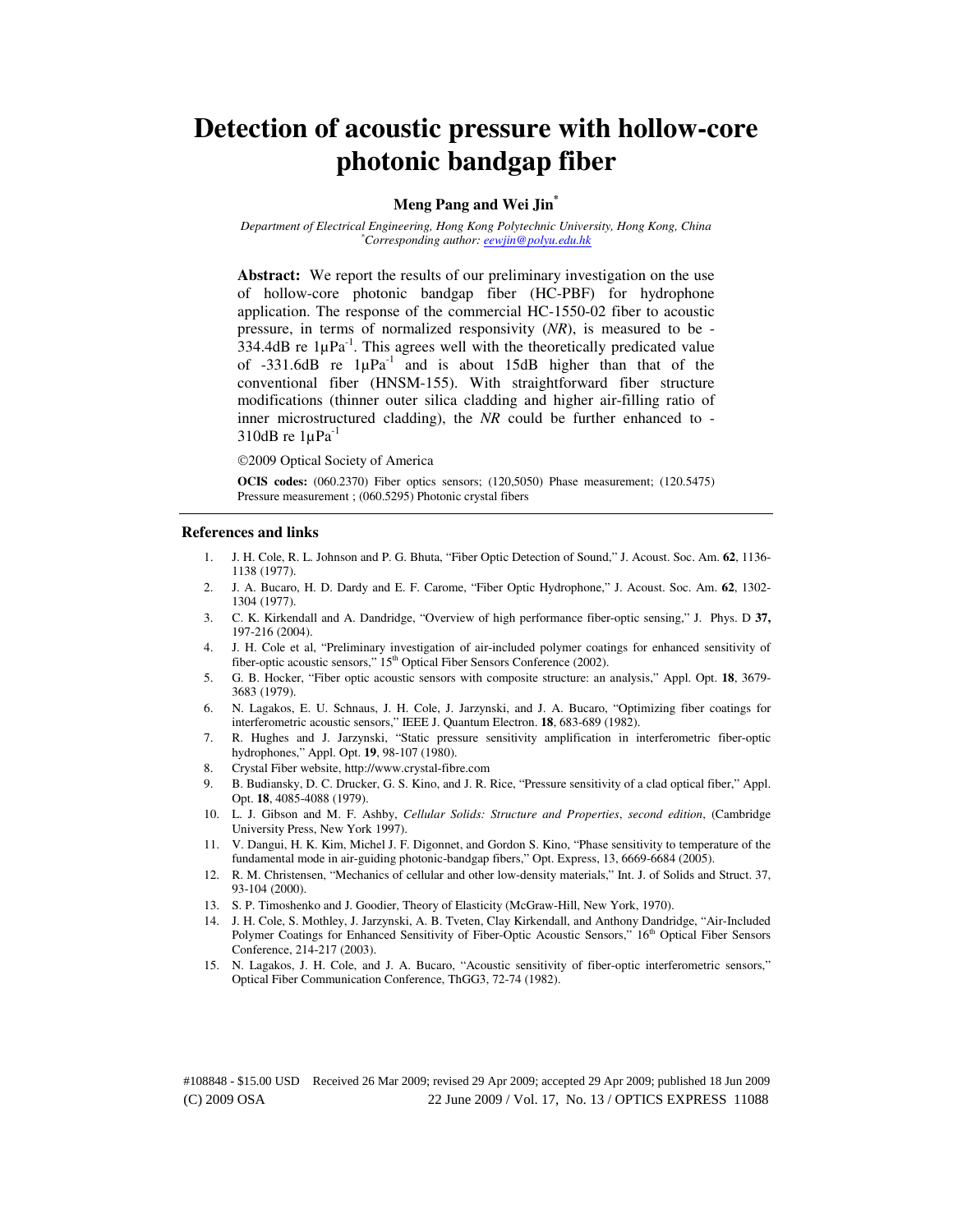#### **1. Introduction**

Acoustic sensors based on the interferometric detection of pressure-induced phase shift of light propagating inside an optical fiber can be dated back to over 30 years ago [1, 2]. The phase accumulated by the fundamental mode through a fiber length *L* is given by

$$
\phi = \frac{2\pi}{\lambda} n_{\text{eff}} L \tag{1}
$$

where  $n_{\text{eff}}$  is the effective refractive index of the mode, and  $\lambda$  is the wavelength of light signal in vacuum. As acoustic pressure changes, both the fiber length  $L$  and the mode index  $n_{\text{eff}}$ (affected by the fiber transverse dimensions and the refractive indices of the materials forming the fiber) change, which result in a change in the signal phase. The acoustic sensitivity for nominal lengths of fiber in terms of normalized responsivity (*NR*) is expressed as [3]

$$
NR = \frac{1}{\phi} \frac{d\phi}{dP} = \frac{1}{L} \frac{dL}{dP} + \frac{1}{n_{\text{eff}}} \frac{dn_{\text{eff}}}{dP}
$$
(2)

where " $dP$ " is the dynamic pressure acted on the fiber and " $d\phi$ " is the change in phase due to acoustic pressure. The two terms on the far right hand side of Eq. (2) corresponds respectively to acoustically-induced changes in the fiber length (the strain term) and in the refractive index (the index term).

Conventional bare silica fibers have relative low *NR*s, because of two reasons. Firstly, silica glass material has relative high Young's modulus, which makes the conventional fiber incompressible. By coating the silica fiber with a material with a lower Young's modulus, the effective Young's modulus of coated fiber can be reduced, and the fiber axial strain due to acoustic pressure (the strain term) can be increased [4, 5, 6 and 7]. Secondly, the refractive index change resulted from fiber strain, i.e., the index term, has opposite sign with respective to the strain term and hence compromises the NR .This undesirable "negative" index effect is anticipated to be greatly reduced in a HC-PBF in which most of the mode energy is confined in air. Since the current commercial HC-PBFs have similar coating materials and outer diameters as compared to conventional fibers [8], the NR of the HC-PBF is expected to be better. Furthermore, the flexibility offered by the stack-and-draw process, typically used for HC-PBF manufacturing, would allow HC-PBFs with larger area of holey microstructured region and smaller area of solid cladding region to be manufactured; this would further reduces the effective Young's modulus of the fiber and enhances the NR of the HC-PBF.



Fig. 1. SEM photograph of HC-PBF (HC-1550-02)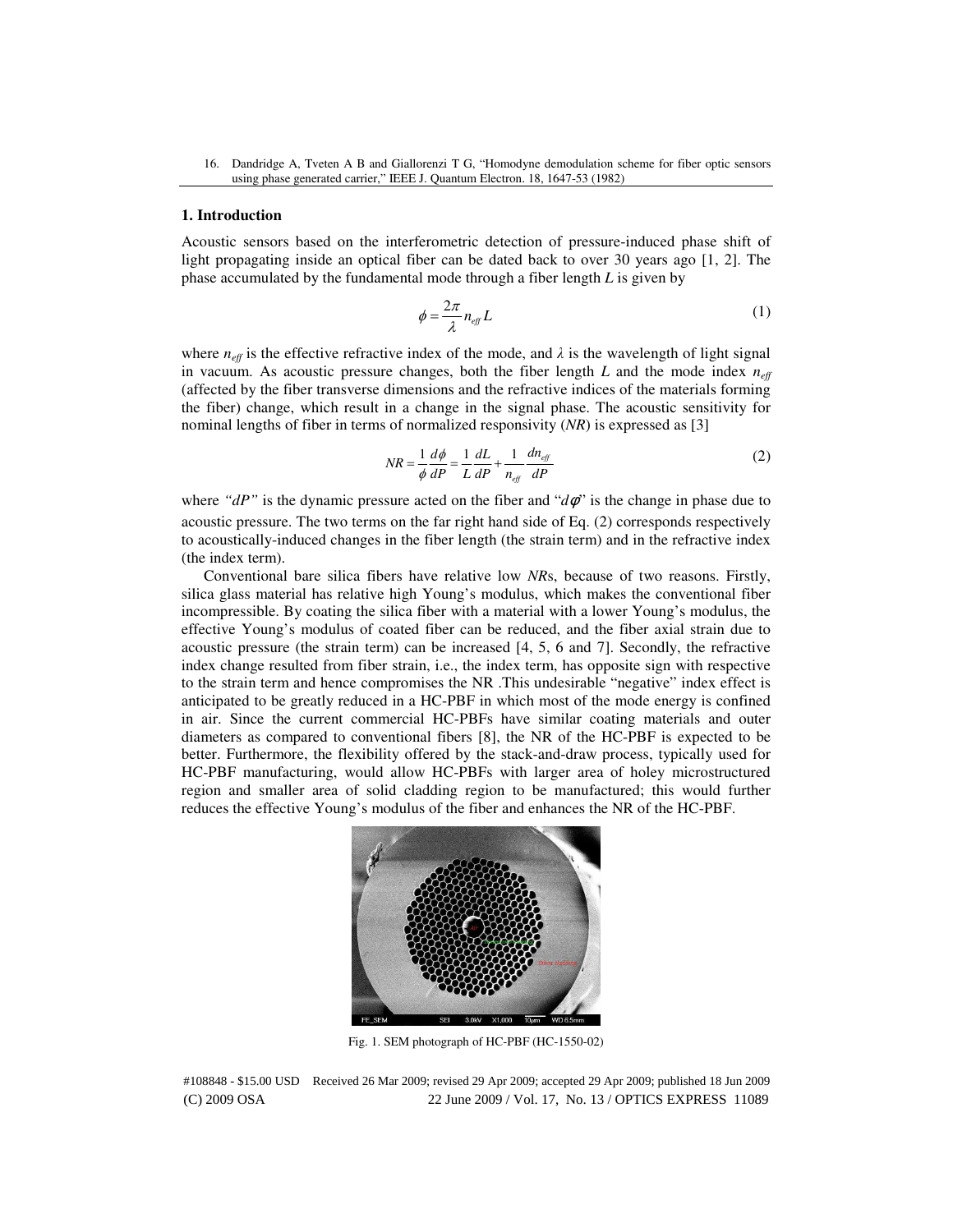In this paper, we model the NR of HC-PBF with varying structural parameters and to compare the theoretical results with experimental results for a commercial HC-PBF (HC-1550-02), whose SEM photograph of cross-section is shown as Fig. 1. The experimental results agree well with the theory, which allows us to confidently use the model to predict the NR of HC-PBF with different structural parameters.

## **2. Theoretical Modeling**

## *2.1 Elasticity model of HC-PBF*

The model for computing the acoustic sensitivity of conventional bare and coated silica fibers were well described by Hocker, Lagakos and Budiansky [5, 6 and 9]. Unlike conventional silica fibers, a HC-PBF has an air-core instead of a silica core, an air-silica microstructured inner cladding with high air-filling ratio, a solid silica outer cladding, and an acrylete or other polymer jacket. The HC-PBF may be modeled as a structure with four circular regions: region 0 is the air core with radius of *a*; region 1 is the honeycomb inner cladding with thickness of *b-a*; region 2 is the silica outer cladding with thickness of *c-b*; and finally they are coated with the jacket region to the radius of *d*. The cross-section of the HC-PBF model is shown in Fig. 2.



Fig. 2. Cross-section of a HC-PBF with an air core, a honeycomb air-silica inner cladding, a solid silica outer cladding and a polymer jacket.

Each layer is characterized by a certain elastic modulus *E* and Poisson's ratio *v*. The materials of silica outer cladding and jacket regions are homogeneous, and their Young's modulus and Poisson's ratios are  $E_2$ ,  $E_3$ , and  $v_2$ ,  $v_3$  respectively. The honeycomb cladding of the HC-PBF is an exception in that it is not a homogeneous material but it behaves mechanically like a honeycomb [10, 11 and 12]. The Young's modulus and Poisson's ratio of a honeycomb are thus functions of air-filling ratio  $\eta$ . For a hexagonal pattern of air holes in silica, they are given by [10]:

$$
\begin{cases}\nE_r = E_\theta = \frac{3}{2} (1 - \eta)^3 E_0 = E_1^* \\
E_z = (1 - \eta) E_0 = E_1\n\end{cases}\n\qquad\n\begin{cases}\nv_{r-\theta} = v_{\theta-r} = 1 \\
v_{z-\theta} = v_{z-r} = v_0 \\
v_{r-z} = v_{\theta-z} \approx 0\n\end{cases}
$$
\n(3)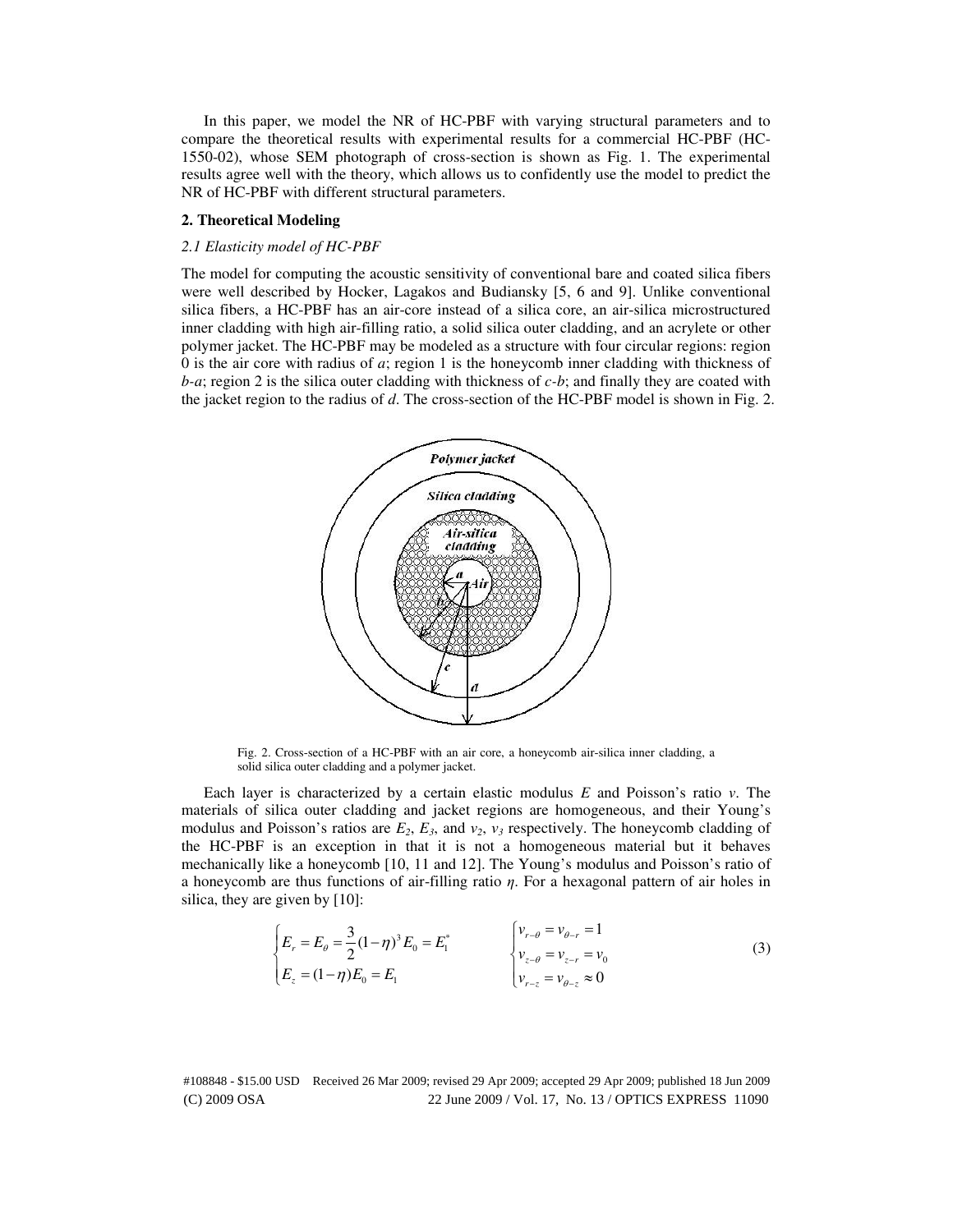Where  $E_0$  is the Young' modulus of the silica material,  $v_0$  is its Poisson's ratio,  $E_r$ ,  $E_\theta$ ,  $E_z$  are the Young's modulus of the silica-air honeycomb in the three directions, and ν *r-*θ, ν <sup>θ</sup>*-r*, ν *z-*θ, ν <sup>θ</sup>*z* , ν *r-z*, and ν *z-r* are the six Poisson's ratio items of the honeycomb.

The stress expressions of the three regions may be expressed as [13]:

$$
\begin{cases}\n\sigma_i^i = \frac{A_i}{r^2} + 2C_i \\
\sigma_i^i = -\frac{A_i}{r^2} + 2C_i \\
\sigma_z^i = D_i\n\end{cases}
$$
\n(4)

where  $A_i$ ,  $C_i$ , and  $D_i$  (*i-1,2,3*) are constants. Using Hooke's law, we obtain the strain tensors of different layers shown as:

$$
\begin{cases}\n\varepsilon_{r}^{1} = \frac{2A_{1}}{E_{1}^{*}r^{2}} - v_{1}\frac{D_{1}}{E_{1}} \\
\varepsilon_{\rho}^{1} = -\frac{2A_{1}}{E_{1}^{*}r^{2}} - v_{1}\frac{D_{1}}{E_{1}} \\
\varepsilon_{z}^{1} = \frac{D_{1}}{E_{1}}\n\end{cases}\n\qquad\n\begin{cases}\n\varepsilon_{r}^{i} = \frac{1}{E_{i}}[(1 + v_{i})\frac{A_{i}}{r^{2}} + 2(1 - v_{i})C_{i} - v_{i}D_{i}] \\
\varepsilon_{\rho}^{i} = \frac{1}{E_{i}}[-(1 + v_{i})\frac{A_{i}}{r^{2}} + 2(1 - v_{i})C_{i} - v_{i}D_{i}]\n\end{cases}\n\qquad (5)
$$
\n
$$
\varepsilon_{z}^{1} = \frac{D_{1}}{E_{1}}
$$

There are nine constants to be determined:  $A_i$ ,  $C_i$ ,  $D_i$  ( $i=1, 2$  and 3). According to the hydrostatic model [7], the boundary conditions of HC-PBF can be written as:

$$
\sigma_r^1\Big|_{r=b} = \sigma_r^2\Big|_{r=b}
$$
\n
$$
\sigma_r^2\Big|_{r=c} = \sigma_r^3\Big|_{r=c}
$$
\n
$$
u^1\Big|_{r=a} = u^2\Big|_{r=a}
$$
\n
$$
(c)
$$

$$
u_{r}|_{r=b} = u_{r}|_{r=c} = u_{r}|_{r=c}
$$
\n
$$
(d)
$$

$$
\sigma^1_{r}|_{r=a} = 0 \tag{e}
$$

$$
\sigma^3_{r}|_{r=d} = -(dP) \tag{f}
$$

$$
\varepsilon_z^1 = \varepsilon_z^2 = \varepsilon_z^3 \tag{g}
$$

$$
-(dP)d^2 = \sigma_z^1(b^2 - a^2) + \sigma_z^2(c^2 - b^2) + \sigma_z^3(d^2 - c^2)
$$
 (h)

where  $u_r^i$  is the radial displacement in the region *i*, which is related to strain by Eq. (7). Equations (6a) and (6b) describe radial stress continuity across the boundaries of regions, Eq. (6c) and Eq. (6d) describe the radial displacement continuity across the boundaries of the regions, Eq. (6e) means the fiber core is hollow, Eqs. (6f) and (6h) assume that the applied pressure is hydrostatic, and Eq. (6g) is for the plane approximation [14], which ignores end effects.

$$
u_r^i = \int \mathcal{E}_r^i dr \tag{7}
$$

(6)

Substituting Eqs. (4), (5) and (7) to the boundary conditions, the constants  $A_i$ ,  $C_i$ , and  $D_i$ can be determined, and then the axial stress  $\varepsilon_z^1$  of HC-PBF can be obtained. Considering the factor that the fundamental mode travels mostly in air, the changing of the fiber effective index caused by strains may be neglected [11]. The NR of HC-PBF depends mostly on the fiber axial stress and may be expressed as:

$$
NR = \frac{(d\phi)}{\phi(dP)} \approx \frac{1}{L} \frac{dL}{dP} = \frac{\varepsilon_z^1}{dP} = \frac{D_1}{E_1 dP}
$$
(8)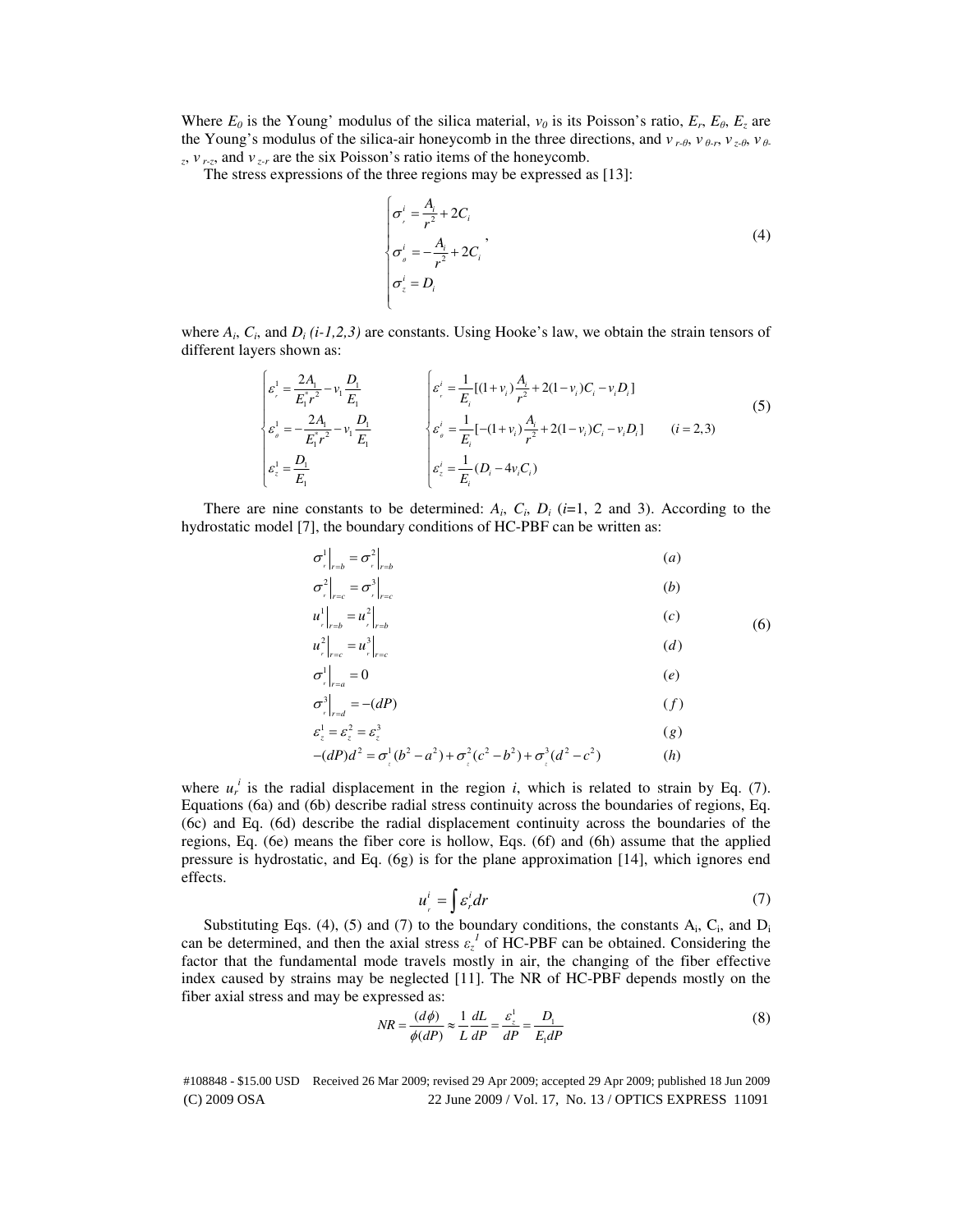# *2.2 Predictions from the model*

The physical parameters of a conventional fiber and a HC-PBF and the computed NR in dB (20Log(NR)) are listed in the Table 1. The theoretical NR of HC-PBF (HC-1550-02) manufactured by Crystal Fiber [8] was obtained from the model in Section 2.1. The NR of conventional silica fiber (HNSM-155) was computed by using the model described in Ref. [6].

|                               | Conventional fiber         | <b>HC-PBF</b>                 |
|-------------------------------|----------------------------|-------------------------------|
|                               | $(HNSM-155)$               | $(HC-1550-02)$                |
| Region 0                      |                            | Air                           |
|                               |                            | $a=5.45 \mu m$                |
| Region 1                      | Silica                     | Honeycomb cladding            |
|                               | Outer radius: $62.5 \mu m$ | $b=35 \mu m$                  |
|                               | Yong's modulus: 72GPa,     | $E_1 = 72$ GPa, $v_1 = 0.17$  |
|                               | Poission's ratio: 0.17     | $\eta \approx 90\%$           |
| Region 2                      | Acrylics                   | <b>Silica</b>                 |
|                               | Outer radius: 95µm         | $c=60 \mu m$                  |
|                               | Yong's modulus: 0.75GPa    | $E_2 = 72$ GPa                |
|                               | Poission's ratio: 0.45     | $v_2 = 0.17$                  |
| Region 3                      |                            | Acrylate                      |
|                               |                            | $d=110 \mu m$                 |
|                               |                            | $E_3 = 0.5$ GPa, $v_3 = 0.37$ |
| <b>NRs</b> Predicted          |                            |                               |
| (dB re $1\mu\text{Pa}^{-1}$ ) | $-348.5$                   | $-331.6$                      |

Table 1. Physical parameters and predicted NRs of the solid and hollow-core fibers

From Table 1, the predicted NR of HC-1550-02 is about 15dB higher than the HNMS-155 fiber. This enhancement is mainly due to the reduction in mode index variation caused by fiber strain, which compromises the phase responsivity in conventional silica fibers.



Fig. 3. Radial deformations as functions of distance from fiber center for the conventional fiber and HC-PBF. The core region (i.e.,  $r < a = 5.45\mu m$ ) is hollow and the radial displacement is zero.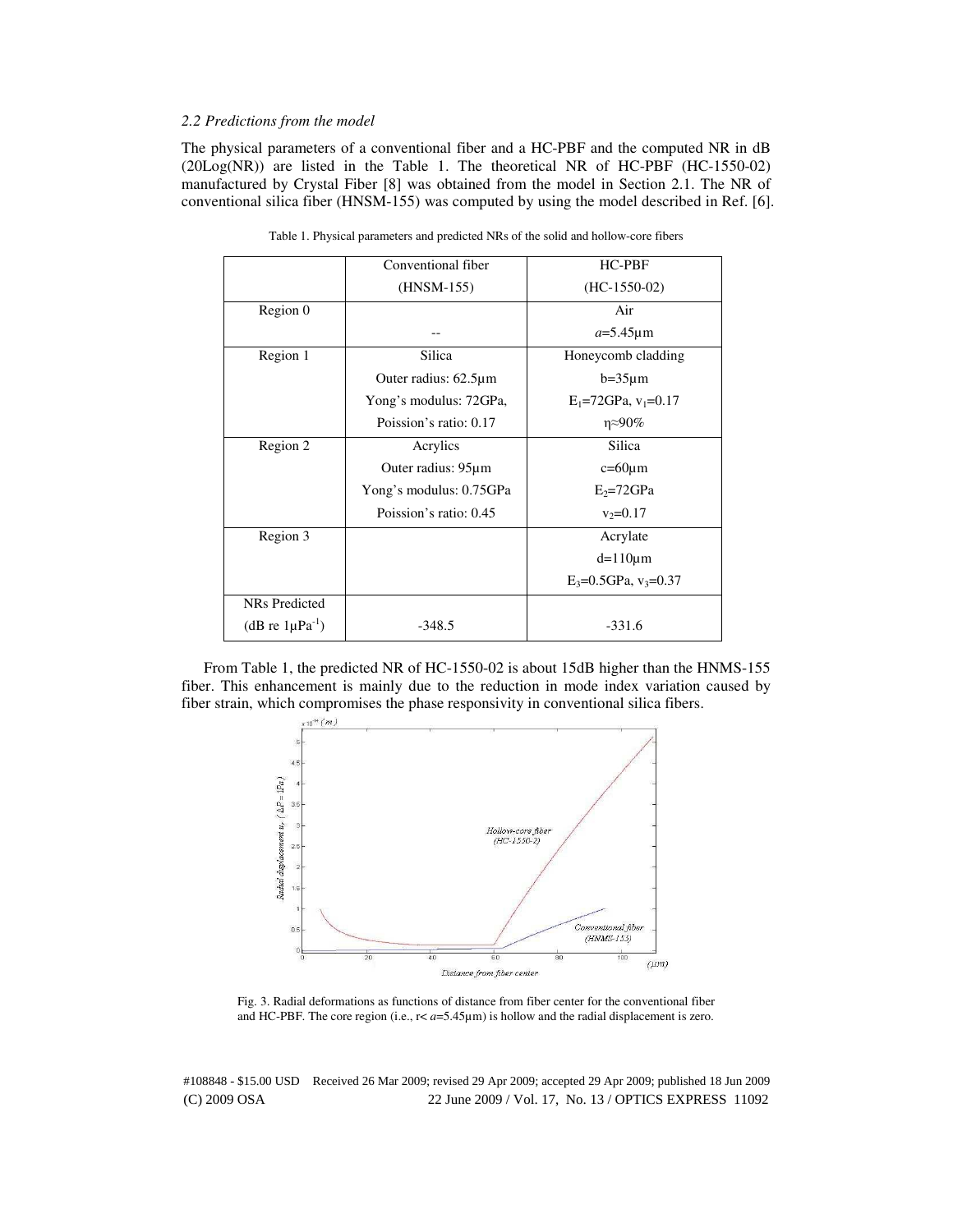To further understand the predictions from the models, we plotted the radial displacements  $u_r$  as functions of distance from the fiber center for both the conventional fiber and the HC-PBF in Fig. 3. The reason for plotting the radial rather than the axial displacement is that the axial strain or displacement is the same everywhere under the plane approximation as given in Eq. (6g). The radial displacement distribution, although it is not directly related to the axial strain, reflect the relative rigidity of different regions, and the region with higher radial displacement is more flexible or compressible than the one with a lower radial displacement. Under the plane approximation, all the regions work in a coordinated manner to produce a single axial strain value  $(\varepsilon_z)$ , and it is not difficult to image that a fiber with larger areas of compressible layers or regions would result in a larger axial strain and hence a larger NR as shown in Eq. (8). We observe that: first, in the conventional fiber over the silica region  $(0 < r < 62.5 \mu m)$  the radial displacement remains small compared to the outer polymer coating region (62.5µm<rs>stration. This is consistent with the Young's modulus and Poisson's ratio of the silica and polymer materials. It is high Young's modulus of silica (core and cladding) that limits the axial strain value of the conventional fiber, and hence the NR value. Second, in the HC-PBF, the radial displacement of the silica outer cladding (35µm<*r*<60µm) remains small compared to the microstructured inner cladding and jacket regions, which indicates that the microstructured cladding and the polymer jacket are more compressible than the silica outer cladding. This again is consistent with mechanical properties (Young's modulus and Poisson's ratio) of the different layers. The rigid silica cladding constrains the deformation of the microstructured cladding and the polymer jacket, resulting in smaller radial displacements near the silica region. For the HC-PBF, it is the rigid silica outer cladding that limits the fiber's axial strain (ε*z*) and hence the NR as shown in Eq. (8). Therefore it may be concluded that the thickness of the silica cladding layer is a main factor limiting the NR value of the HC-PBF, and the NR may be enhanced by reducing the thickness of this layer.

# *2.3 Design of HC-PBFs with enhanced NR*

Based on the discussion in the Section 2.2, the thickness of the silica outer cladding is the main factor that limits the axial strain of the HC-PBF. Consequently, a thinner silica cladding layer is expected to result in a higher NR, and the highest value of NR would be achieved when the thickness of this layer is approaching zero. Since in the HC-PBF the fundamental mode travels mostly in air, the thickness of this silica cladding layer will make no effect to the optical properties of the HC-PBF.

These predictions were confirmed by numerical simulation by varying thickness of silica cladding region. In the simulation, only the value of  $(c-b)$  and the air filling ratio of honeycomb were varied, other parameters are the same as the HC-1550-02 fiber. Figure 4 shows the dependence of fibers' acoustic NRs on the thickness of the silica cladding. As expected, while the thickness of the silica cladding region is reduced (i.e., *c-b* decreases), NR increases. For higher air-filling ratios, NR is larger. The reason is that the honeycomb contains lesser silica at higher air-filling ratio, which results in a lower effective axial Young's modulus of fiber and thus higher axial strain due to acoustic pressure. When the silica layer thickness approaches zero, i.e. c→*b*→35µm, NR reaches its highest value of about -310dB for air-filling ratio of 97%. This is about 20dB higher than existing HC-1550-02 fiber, and more than 35dB higher than the conventional silica fiber.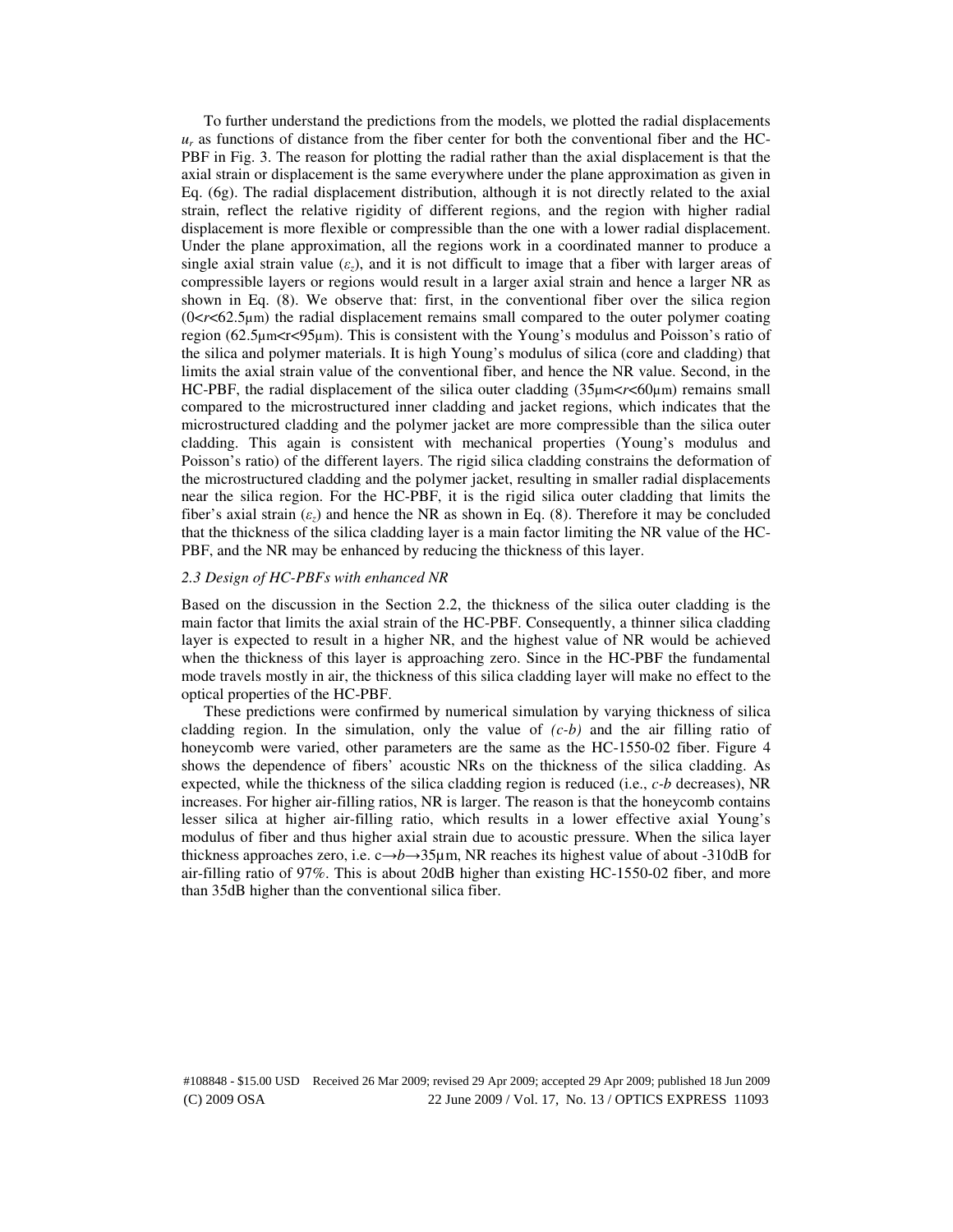

Fig. 4. NR of HC-PBF as functions of the thickness of the silica cladding *(c-b)* for different air filling ratios. Other parameters are fixed to  $a=5.45\mu$ m,  $b=35\mu$ m, and  $d=110\mu$ m. This graph is equivalent to c varying from 35 to 70µm.

#### **3. Experiment and results**

The acoustic NRs of the conventional silica fiber (HNSM-155 fiber from Fasten Fiberoptics) and the HC-PBF (HC-1550-02 from Crystal Fiber) were measured experimentally. The HC-1550-02 PBF is a single mode fiber at 1550nm with a effective mode index of ∼0.99 and a attenuation of <0.03dB/m. Measurements were carried out using a Michelson fiber interferometer made from conventional single mode fibers with Faraday rotation mirrors (FRM) employed at the distal ends of both the sensing fiber and reference fiber to avoid polarization induced signal fading. The interferometer was illuminated with a fiber laser with the center wavelength of 1550nm and the line width of 10 kHz. The HC-1550-02 fiber was incorporated into the sensing arm of the interferometer, with one end spliced to one part of the 3-dB coupler and the other end to the pigtail of the FRM, as shown in Fig. 5.



Fig. 5. Experimental setup

A standard hydrophone test tank was used to provide a low-frequency (40~1000Hz) test environment. Due to calibrator geometry, the fiber was coiled to a radius of 7cm to fit within the calibrator acoustic field. The radius of fiber coil is 7cm. A standard piezoelectrical hydrophone with the acoustic sensitivity  $(S_r)$  of -178 dB re v/ $\mu$ Pa in the range of 10Hz~10000Hz was used as a reference to calibrate the fiber-optic hydrophone.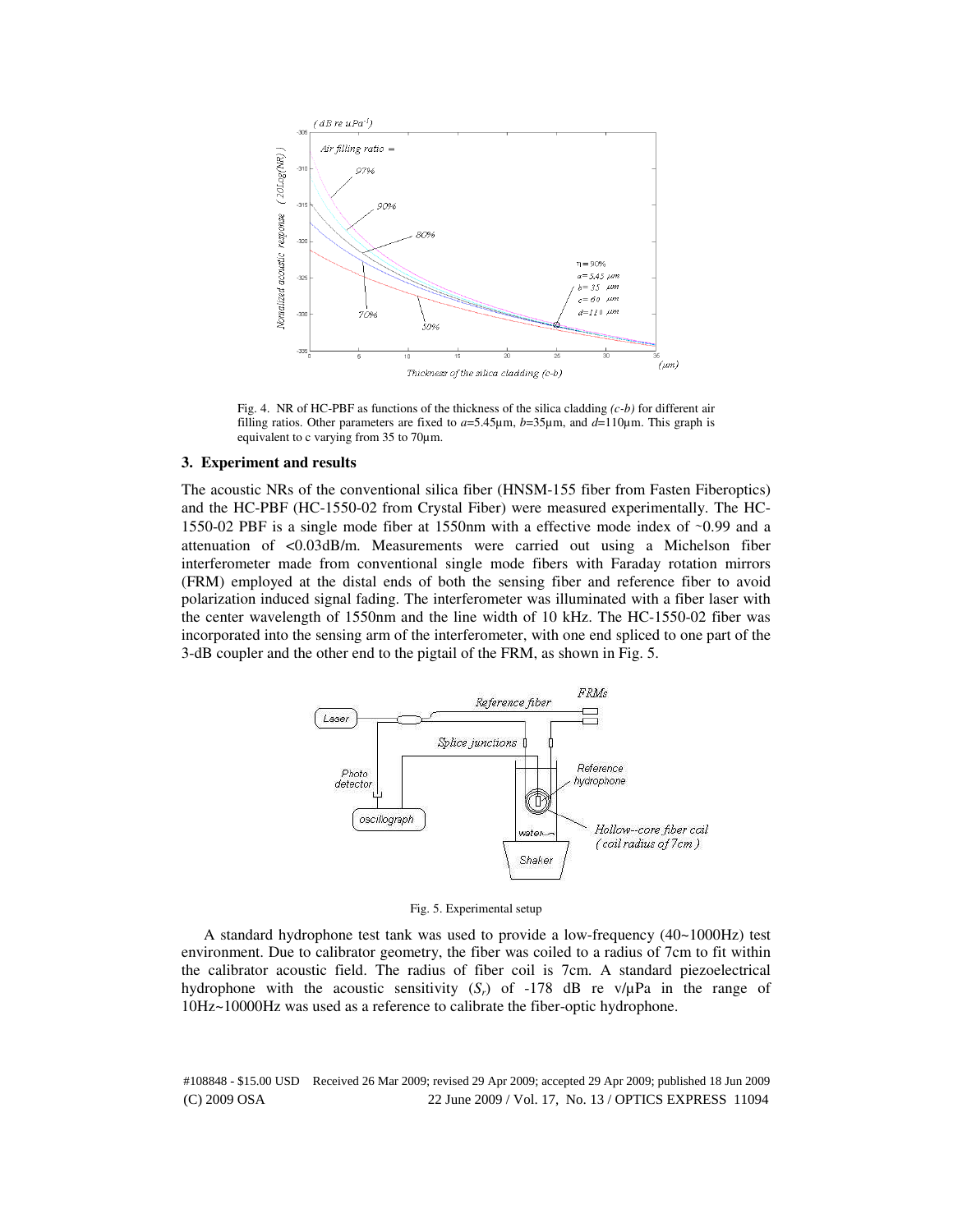For sensitivity measurement at a particular acoustic frequency, the applied acoustic pressure was increased until the induced peak-peak phase shift of the interferometer reached  $2\pi$ , a value easily determined from waveform displaced in the oscilloscope. When the response of the interferometer reached  $2π$ , the values of the standard reference hydrophone outputs  $(V_r)$  were recorded. Figure 6 shows the typical result obtained from a sensing HC-1550-02 fiber of ~5.7m at the acoustic frequency of 500Hz. The upper trace is output from the photo-detector. The trace is a typical phase-modulation output of fiber interferometer [16], whose peak-peak phase change is  $2\pi$ . The lower trace is response of standard hydrophone to the acoustic field.



Fig. 6. A typical experimental result (f=500Hz), the upper trace is the output from the fiber hydropone for a peak-peak phase change of 2π; the lower is the standard piezoelectrical hydrophone corresponds to the  $2\pi$  phase change

The fiber's acoustic sensitivity (*S*) is then calculated as:

$$
S = S_r + 20\log(2\pi/V_r) \tag{9}
$$

Then, from Eqs. (1), (2) and (9) the acoustic NR of the fiber can thus be determined by:

$$
NR = S - 20\log\left(\frac{2\pi n_{\text{eff}}L}{\lambda}\right) - 6\tag{10}
$$

The -6dB in Eq. (10) is because the measurement was taken with a Michelson interferometer, in which the light goes through the sensing fiber twice.

The experiment was repeated for different acoustic frequencies and the measured frequency response is shown in Fig. 7. For comparison, the frequency response of the HNSM-155 fiber was also measured with a similar experimental setup and shown in Fig.7. The average values of NR over 200Hz $\sim$ 1000Hz for the HC-1550-02 is -334.4dB re  $\mu$ Pa<sup>-1</sup>, 15dB higher than that of the HNSM-155 fiber. These experimental results agree well with the theoretical ones as summarized in Table. 2.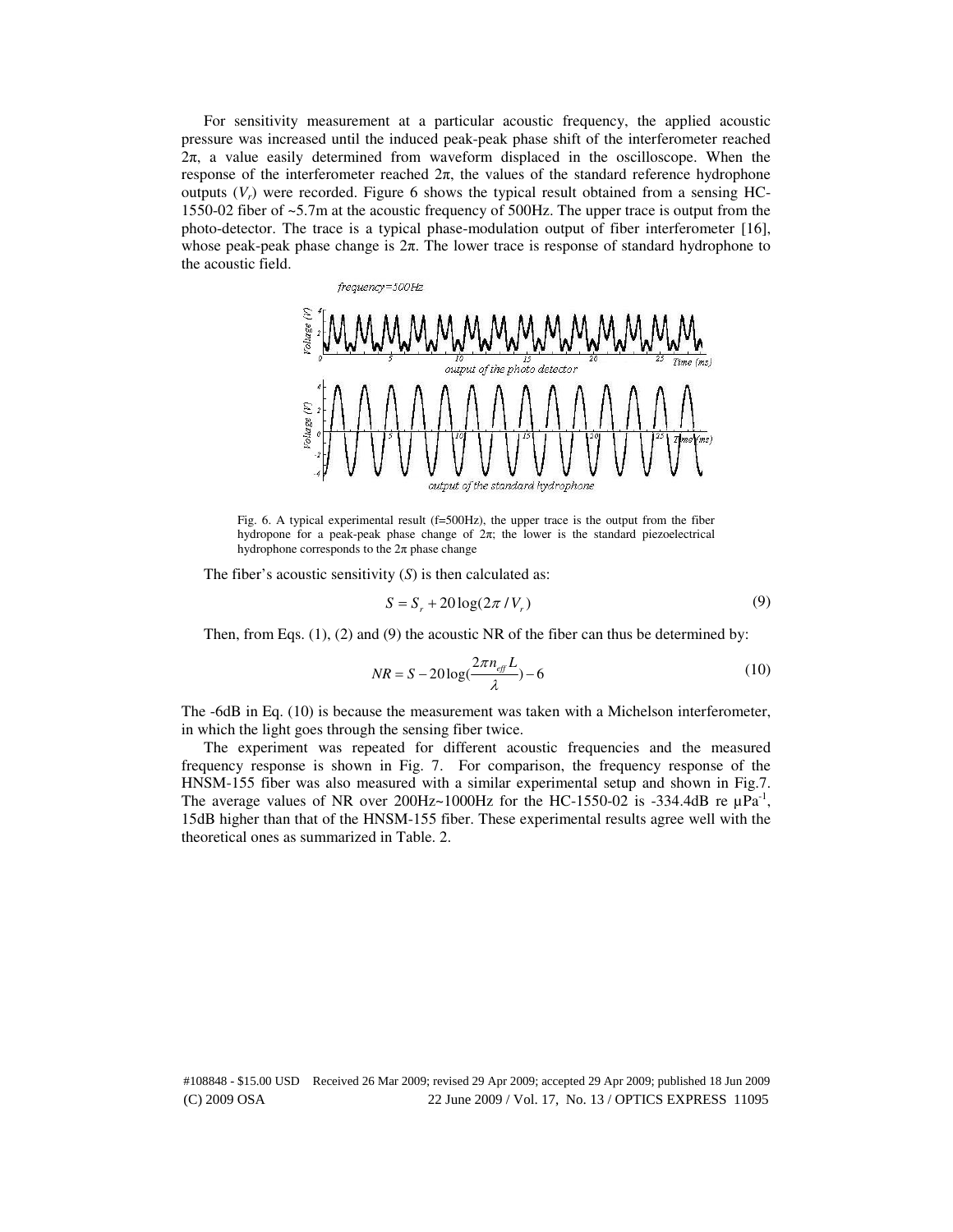

Fig. 7. Measured NR of conventional HNSM and HC-1550-02 fibers as functions of frequency

|                             | Conventional Fiber | HC-PBF         |
|-----------------------------|--------------------|----------------|
|                             | $(HNSM-155)$       | $(HC-1550-02)$ |
| Predicted NRs               |                    |                |
| $(dB \r{re} 1 \mu Pa^{-1})$ | $-348.5$           | $-331.6$       |
| L                           |                    |                |
| (m)                         | 9.5                | 5.7            |
| $n_{\text{eff}}$            | 1.46               | 0.997          |
| <b>Measured NRs</b>         |                    |                |
| $(dB \r{re} 1\mu Pa^{-1})$  | $-349.4$           | $-334.4$       |

Table 2 Parameters, measured NRs and predicted NRs of conventional fiber and HC-PBF

#### **4. Conclusion**

In conclusion, we have investigated theoretically and experimentally the acoustic sensitivity of air-silica HC-PBFs and compared with conventional silica single mode fiber hydrophones. Theoretical modeling shows that the main factor that affects the normalized acoustic response of the HC-PBF is the thickness of fiber's silica outer cladding layer and the air-filling ratio of the air-silica microstructured inner cladding. The NR of the commercial HC-1550-02 PBF was experimentally measured to be -334.4 dB re  $1\mu Pa^{-1}$ , and is about 15 dB higher than that of the conventional HNSM-155 fiber. These values agree well with the results of our theoretical modeling and give us the confidence to use our theoretical models to predict the performance of HC-PBF with varying structural parameters. By using a thin outer cladding of the order of a few micrometers or less and an air-filling ratio of 95% or higher, it is theoretically possible to enhance the NR of the HC-PBF to up to -310dB, about 35dB higher than conventional silica fibers. The reduction in the thickness of the HC-PBF's outer silica cladding would weaken the mechanical strength of the fiber, and this could be a issue when it is used under high static pressure environment such as in deep water. This is a topic of further investigation.